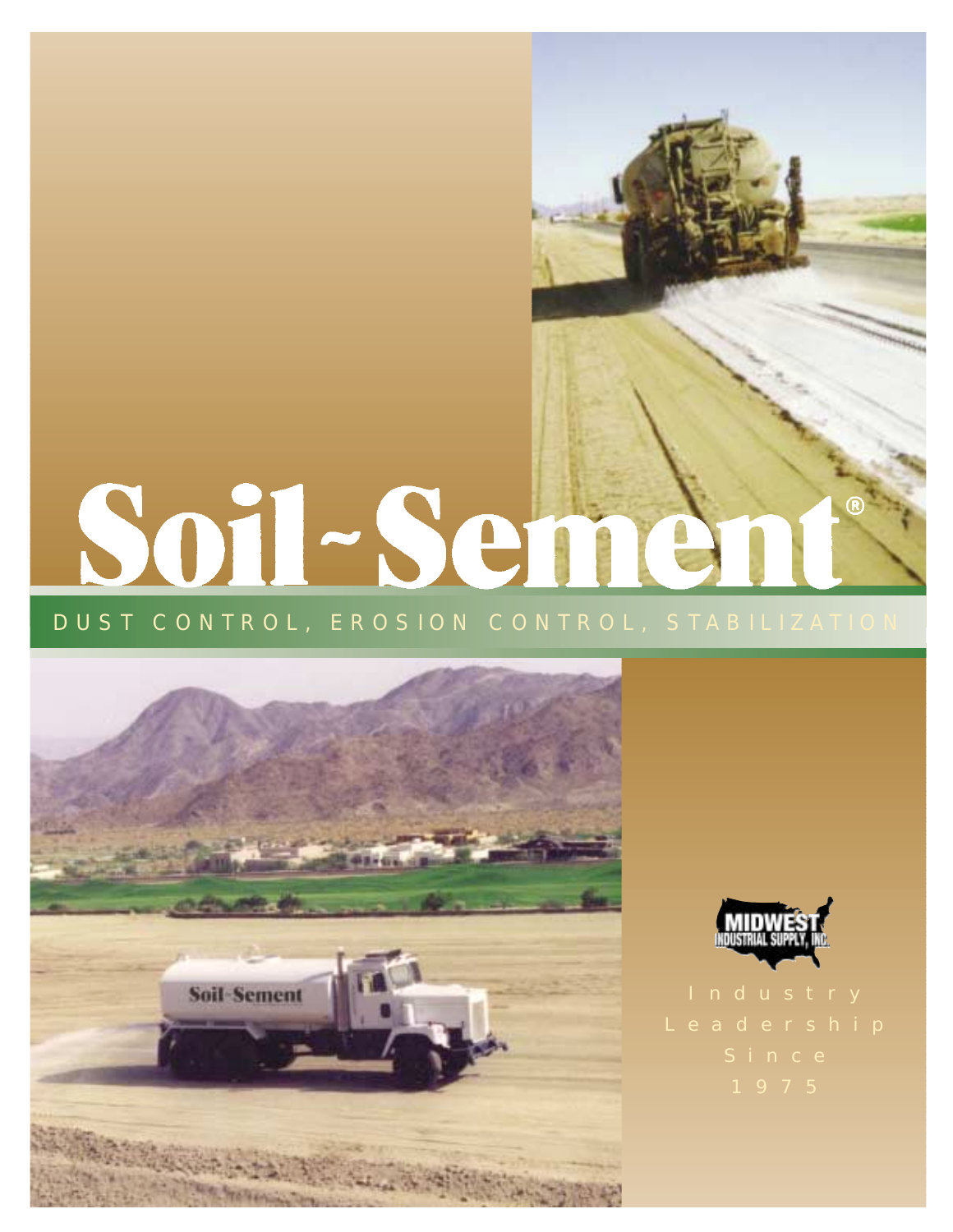

**Since 1975, Midwest Industrial Supply, Inc. has built a reputation of leadership through products and services that continually redefine dust, erosion control and stabilization technology.**

**Our customers expect products that deliver real benefits, with performance far superior to other types of products being used today.**

**Our advantages include a full on-site laboratory with the latest state-of-the-art equipment. We also have a group of dedicated, experienced professionals who are always ready to assist you with all of your dust, erosion control and stabilization needs.**





Soil-Sement® is an environmentally safe, powerful polymer emulsion that produces highly effective dust control, erosion control and soil stabilization. Soil-Sement® provides excellent bonding, cohesion, versatility, cost-effectiveness, environmental compliance and superior overall performance.

Soil-Sement®'s effectiveness results from the length and strength of its unique polymer molecule formulation and those polymer molecule's ability to bond with the surface materials. Its' chemical structure is made of molecules attached in relatively straight linked chains and then cross-linked between other chains or grids that may be 1,000,000 molecules long. It is a true giant compared to the much smaller molecular structure of oil, calcium, petroleum resin and asphalt emulsion products, which range from 100 to 10,000 molecules. As a result, Soil-Sement® can be as strong as steel or as resilient as rubber.

Soil-Sement® is the cumulation of 24 years of focused research and development, and unparalleled concentration on PM10, PM2.5, erosion control and stabilization solutions. It yields proprietary one-of-a-kind polymer chemistry manufactured to rigid quality standards utilized in combination with field experience in all industrial, commercial and municipal environments. The result is a performance and value combination that is unequaled by other chemical and polymer products. As a result Soil-Sement® has been the standard of comparison for all chemical types, including polymer products, since it's introduction in 1978. Especially today Soil-Sement® exemplifies the fact that **all polymers are not made equal**.

A Soil-Sement® treated surface will provide you with optimum performance 365 days a year!

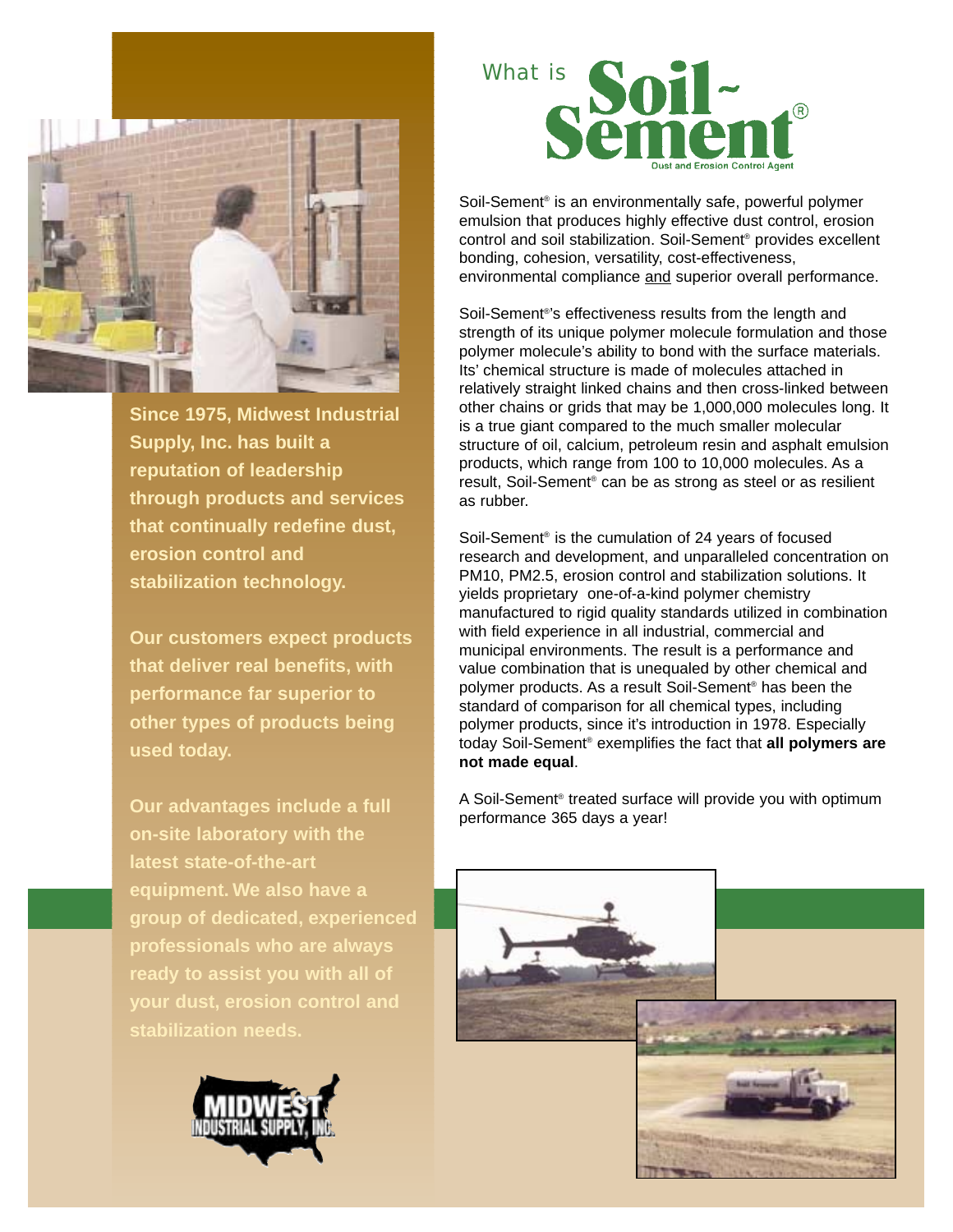# Independent Tests & Certifications Confirm Soil-Sement<sup>®</sup>'s Superior Performance & Reliability!









CALCERT **INNOVATION ASSURED** 

Arizona Department of Emergency & Military Affairs (ADEMA)





# San Diego State University

The world's leading advocates of new environmental technologies, and internationally recognized scientific and engineering evaluators of environmental performance have certified that Soil-Sement<sup>®</sup> is effective for controlling dust and the damaging effects of erosion and sediment pollution, while

protecting the environmental ecosystem.

"Soil-Sement® is used as a dust suppressant, as a soil-

stabilization agent, and to control erosion and silt runoff. It is applied to unpaved roads, building pads, parking lots, parks, fields, off-highway motor vehicle parks, and other similar high dust areas. Soil-Sement® has a wide variety of

applications other than road surfaces. It has been used to stabilize asbestos-containing soils and can also be used on slopes as a tackifier in hydroseeding applications. Soil-Sement® can be used to reduce windblown dust from ore and coal storage piles, stockpiles, mine tailing sites, power plant



ash ponds, construction sites, military applications (vehicle staging <sup>®</sup> areas, helicopter landing zones, trails for rubber tire and trol Agent tracked vehicles, rapid

deployment runways) and to control dust mites in orchards and vineyards." **(The California Air Resource Board Evaluation of the Air Quality Performance Claims for Soil-Sement®, Dust Suppression - April 2002)**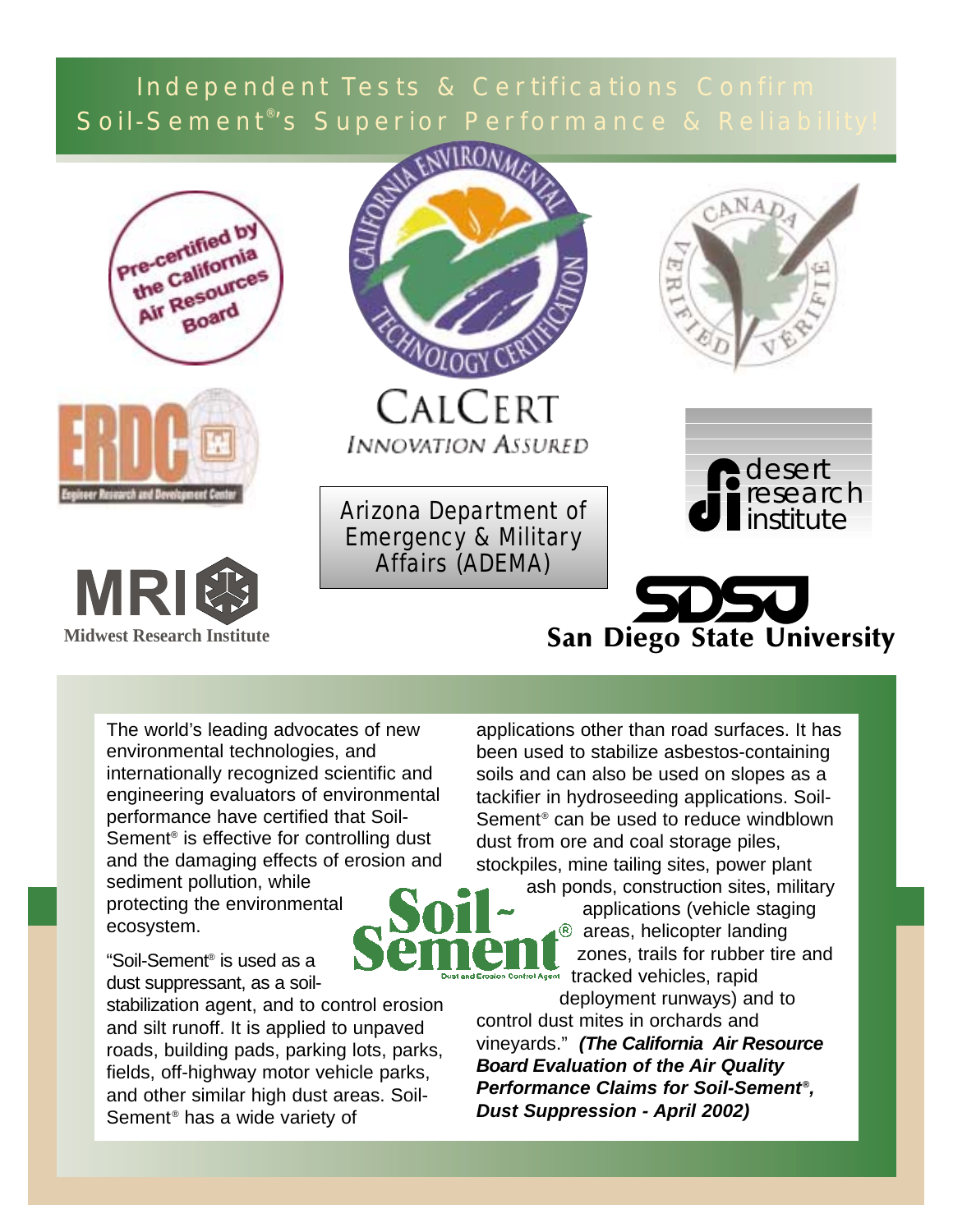# CalCert and California Air Resources Board Certification



INNOVATION ASSURED

The California Environmental Technology Certification Program (CalCert), an internationally recognized independent, scientific and engineering evaluator of environmental performance, and the California Air Resource Board (CARB), one of the world's leading advocates of new environmental technologies, have certified Soil-



Sement<sup>®</sup> performance. These certifications offer users and clients performance assurances when dependability is important and the cost of failure unacceptable.

"When topically applied as a dust suppressant in accordance with manufacturer's instructions, including a total target concentration of 0.28 gallons of concentrate per square yard of treated surface applied in multiple passes in a single day, Soil-Sement<sup>®</sup> reduced PM<sub>10</sub> emissions by approximately 84 percent after 339 days and 6,780 vehicles (predominantly light-duty) passes on an unpaved roadway consisting of a silty, sandy loam.

Soil-Sement® does not contain detectable levels of polynuclear organic matter which includes polynuclear aromatic hydrocarbons as defined by the Federal Clean Act section 112 (b); nor does



Soil-Sement® contain detectable levels of fluorinated or brominated compounds that could be expected to contribute to ozone depletion or global warming."

**"Evaluation of the Air Quality Performance Claims for the Midwest Industrial Supply, Inc. Soil-Sement Dust Suppressant,"** California Air Resources Board, Executive Order G-096-029-035, April 2002.

**For complete Soil-Sement® certification information from CalCert, visit calepa.ca.gov/CalCert/CertifiedTech/ Midwest.htm, or from the California ARB, visit www.arb.ca.gov/eqpr/mainlist.htm, or www.soilsement.com.**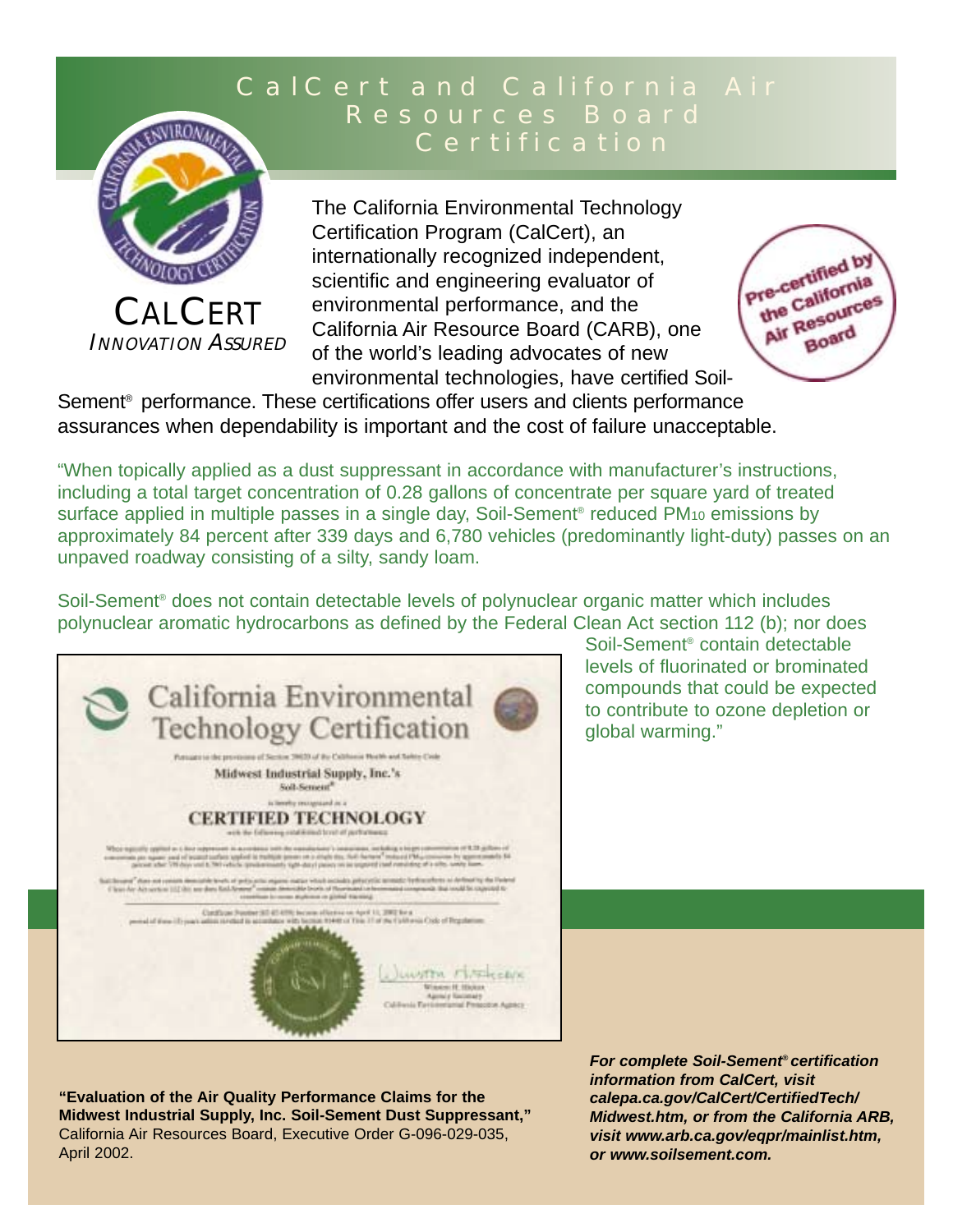# Midwest Industrial Supply, Inc. Receives Canadian Verification Certificate.

The Honorable Christine S. Stewart, Canadian Minister of the Environment, awarded a verification certificate to Midwest Industrial Supply, Inc. under the Environmental Technology Verification (ETV) Program.

The ETV Program promotes the marketability of companies engaged in the environmental industry by providing assessment and validation of suppliers' technology performance. At the same time, it provides buyers with the assurance that the technology in question does indeed perform as claimed.



CANAD

**The Honorable Christine S. Stewart, Canadian Minister of the Environment presenting Canada Environmental Technology Verification certificate to Robert Vitale, President of Midwest Industrial Supply, Inc.**

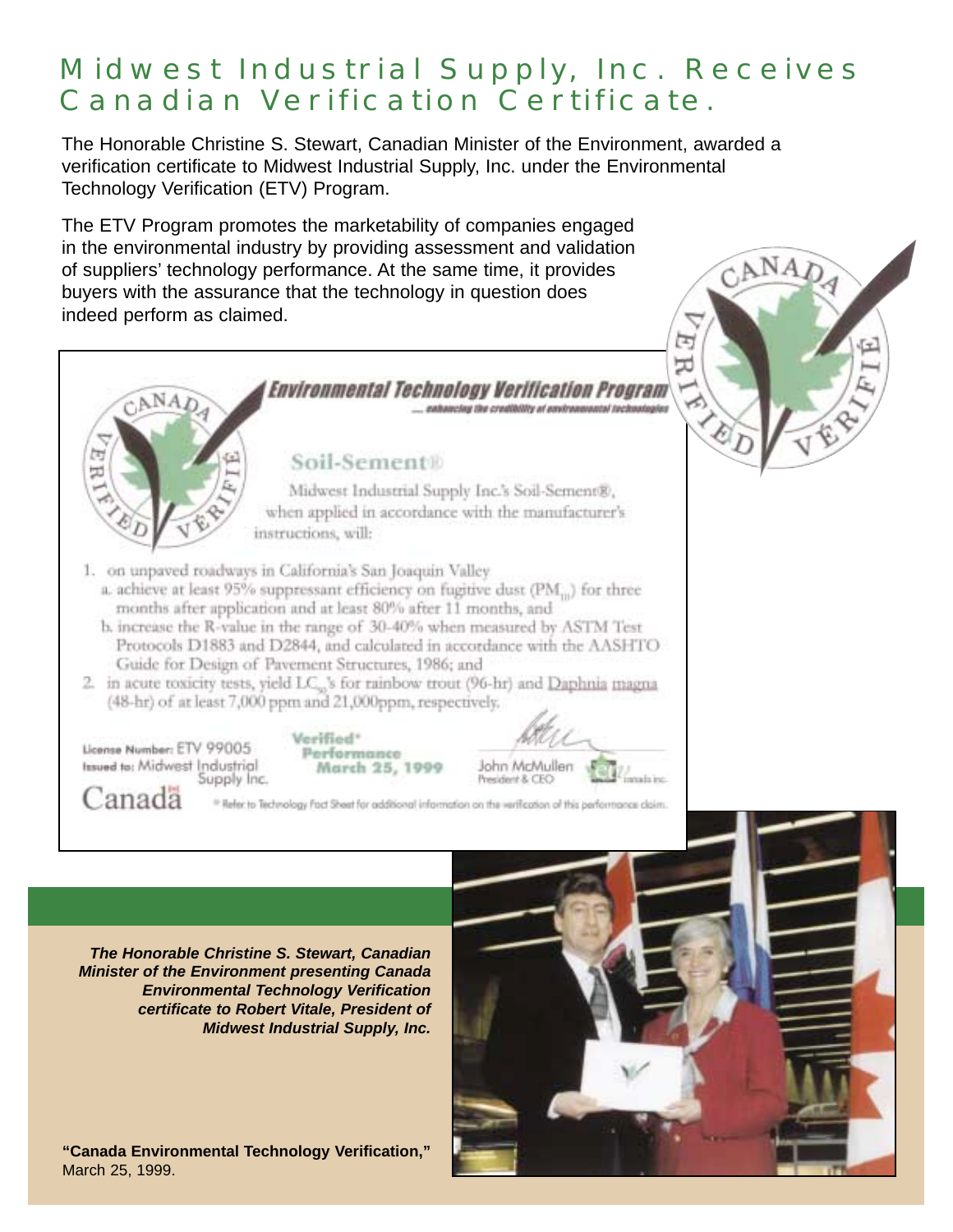#### US ARMY ENGINEER RESEARCH SOIL-Sement AND DEVELOPMENT CENTER

#### Determines Potential Engineering Benefits of Soil-Sement<sup>®</sup>

In a comprehensive study just released by the U.S. Army Research and Development Center of 12 non-traditional stabilizers and three traditional types, **SOIL-SEMENT®** (one of the non-traditional types) showed its potential to increase the UC strength of silty sand (SM) material under both "wet" **and** dry conditions.

The results verified that **SOIL-SEMENT®** polymer emulsion SIGNIFICANTLY improved the UC strength of the SM material **(58 percent in dry test conditions and 208 percent in wet conditions)**. Except for cement and polymers, other traditional and non-traditional stabilizers provided no significant potential.



**SOIL-SEMENT®** SIGNIFICANTLY improved the UC strength of the SM material...

> **in dry test conditions, 58% and**

**208% in wet conditions**!



**Graphs by Midwest Industrial Supply, Inc. using data from the U.S. Army Engineer Research and Development Center's study of Nontraditional Stabilization of Silty-Sand.**

**"Nontraditional Stabilization of Silty-Sand,"** Engineering Research and Development Center, August 1, 2001.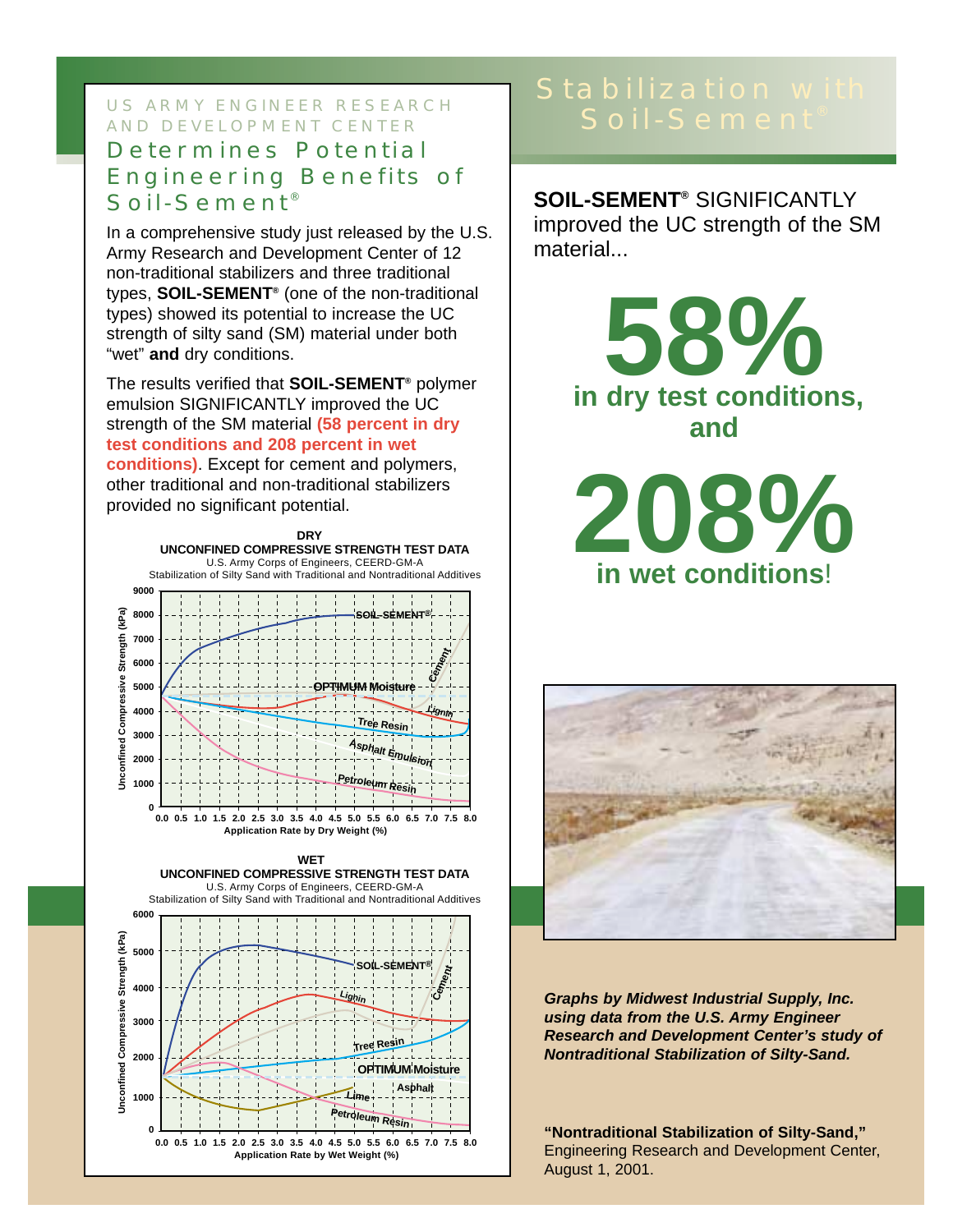





## US EPA PM10 and PM2.5 Control Efficiency Testing

In the most comprehensive study in the iron and steel industry performed for the United States Environmental Protection Agency, Soil-Sement® was compared to petroleum resins and asphaltic emulsions in controlled PM10 and PM2.5 testing involving unpaved roadways in the iron and steel industry. While all of the products performed at a high level of effectiveness immediately following each application, the true test came when the results were once again compared 30 days later. Soil-Sement® maintained an effectiveness rating within 10% of the initial application, while the effectiveness of asphaltic emulsions and petroleum resins dropped significantly.



**"Evaluation of the Effectiveness of Chemical Dust Suppressants on Unpaved Roads,"** Midwest Research Institute, MRI Document No: PB88-139936, November 1987.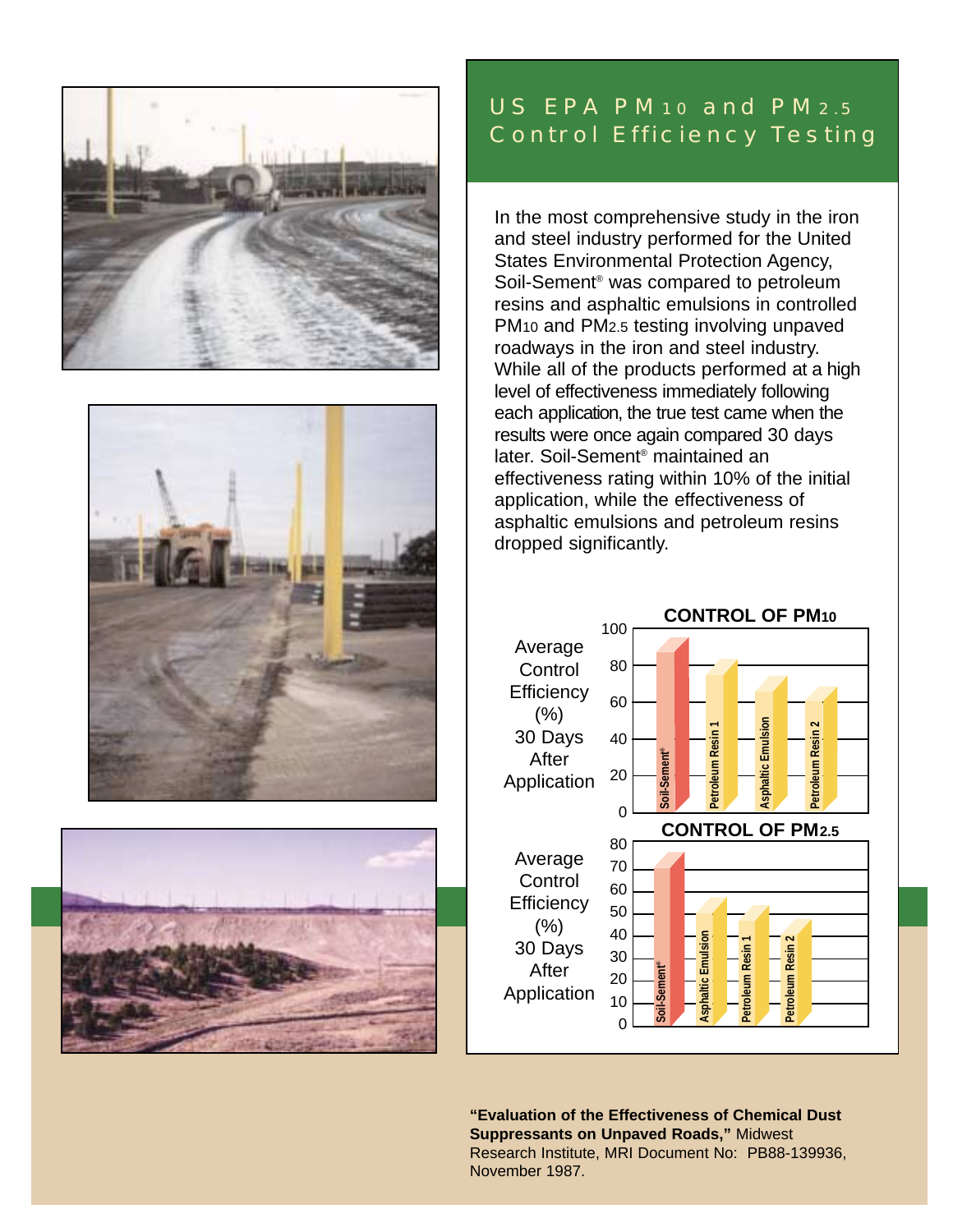# SOIL-SEMENT® VALUE COMPARISON

vs. other suppressant types based on performance



#### VALUE:

**Value coefficient arrived at by dividing weight of dust collected into product cost.**

(This value representation works especially well given the wide range of product costs typically available to a client because the value number is a true numeric expression determined by dividing effectiveness into cost.)



**= GREATEST VALUE**

#### PRODUCT PERFORMANCE: **Weight of the dust collected at the site over a 27-week period**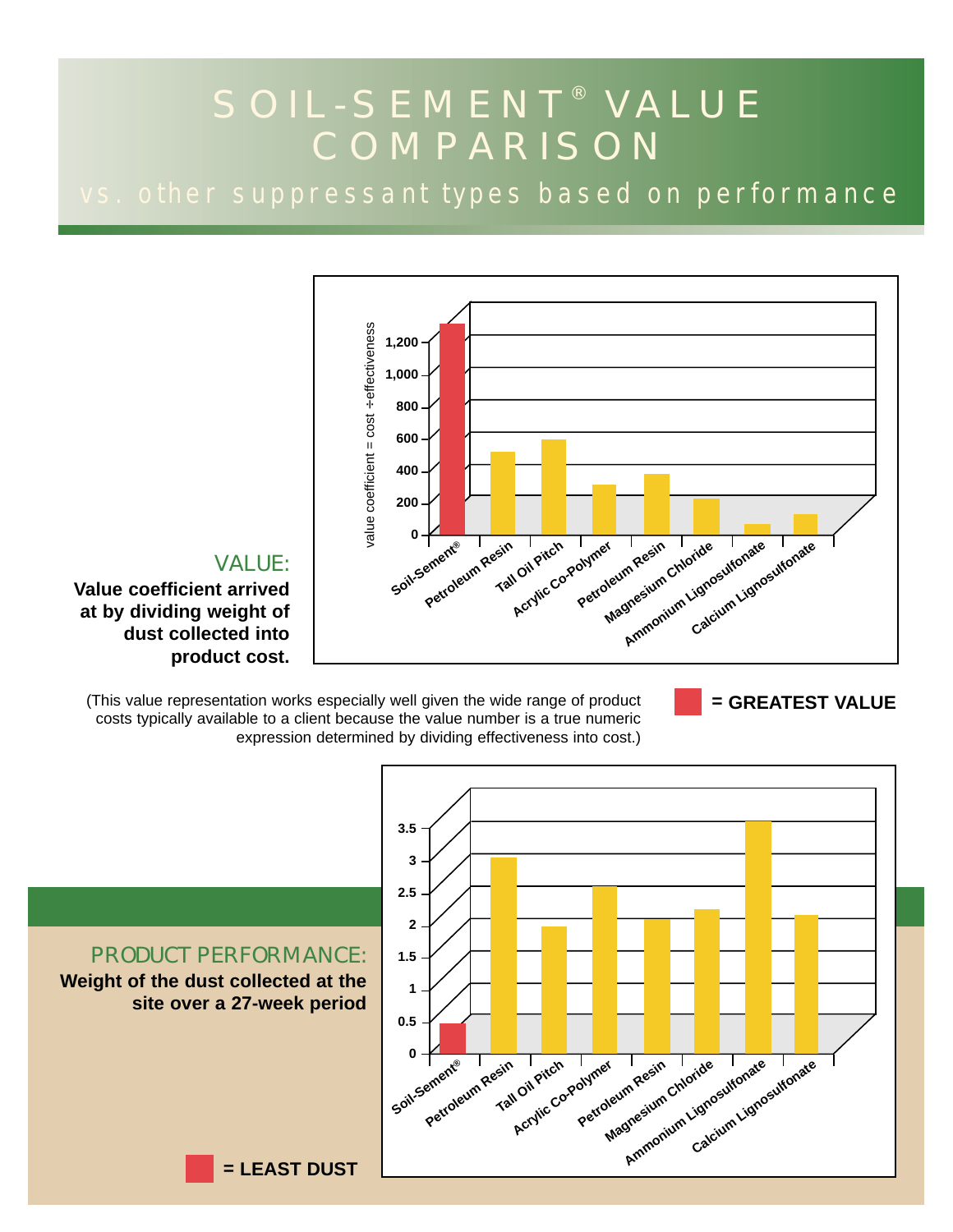# SOIL-SEMENT® VALUE COMPARISON

vs. other suppressant types based on performance



**Whether four times more expensive or one-fourth less expensive, no other chemical dust suppressant in this test was close to the product performance of Soil-Sement®...**

> ...and Soil-Sement® provided from 200% to 1,200% greater value than other products in the test!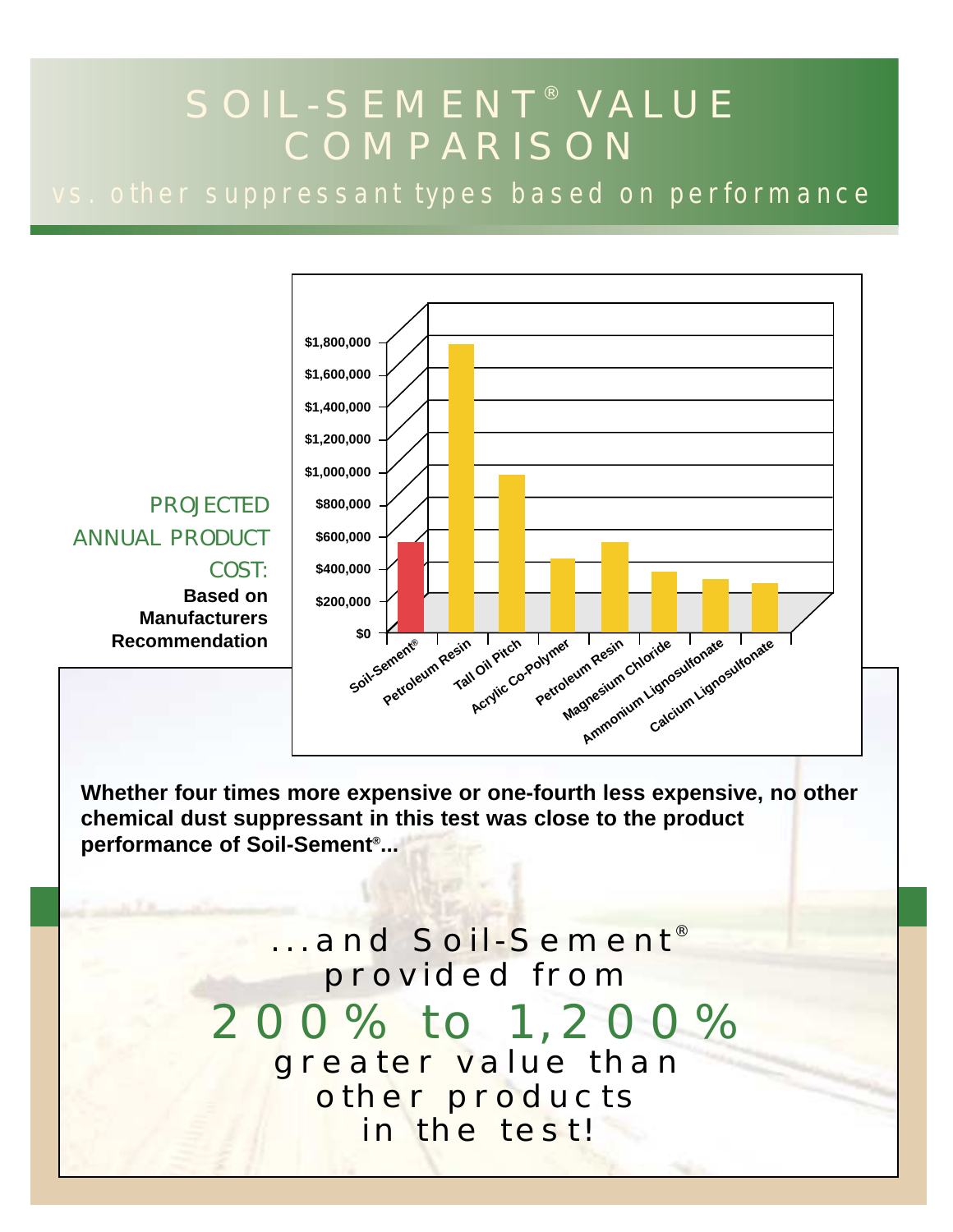A county located in the high Mojave Desert region in California initiated a PM10 Dust Control Project to evaluate the effectiveness of various dust suppressants for unpaved roadways. The evaluation was conducted under the direction of the County Air Quality Management District's Board and coordinated through the County Waste Management Engineering Department. The products tested included a pine tar resin, magnesium chloride, calcium chloride, lignin sulfonate, petroleum resins and Soil-Sement®. Test sites were examined at 3 months, 6 months, and 12 months following application. The study found Soil-Sement® to be the product which best endured the test periods, and in fact continued to perform at a high level of effectiveness as both a dust and erosion control agent.



- Of the products tested, **only Soil-Sement®** was successful in preventing roadbed deterioration (potholes, washboarding, rutting, and areas breaking up).
- Of the products tested, **only the road segment using Soil-Sement®** did not require regrading after 6 months and prior to the maintenance application.
- **Only Soil-Sement®** prevented washing and excessive deterioration of the road surface following bad weather.
- **Only Soil-Sement** retained any practical ability for controlling dust after the 12-month period.





#### **Experiments conducted by the**

Desert Research Institute — July 1995 to August of 1996

**determining the efficiencies of dust suppressant materials on unpaved public roads and unpaved shoulders along paved roads.**

**"PROJECT DUST (Dusty Unpaved Surfaces Treatment),"** Kern County Air Pollution Control District, October 13, 1994.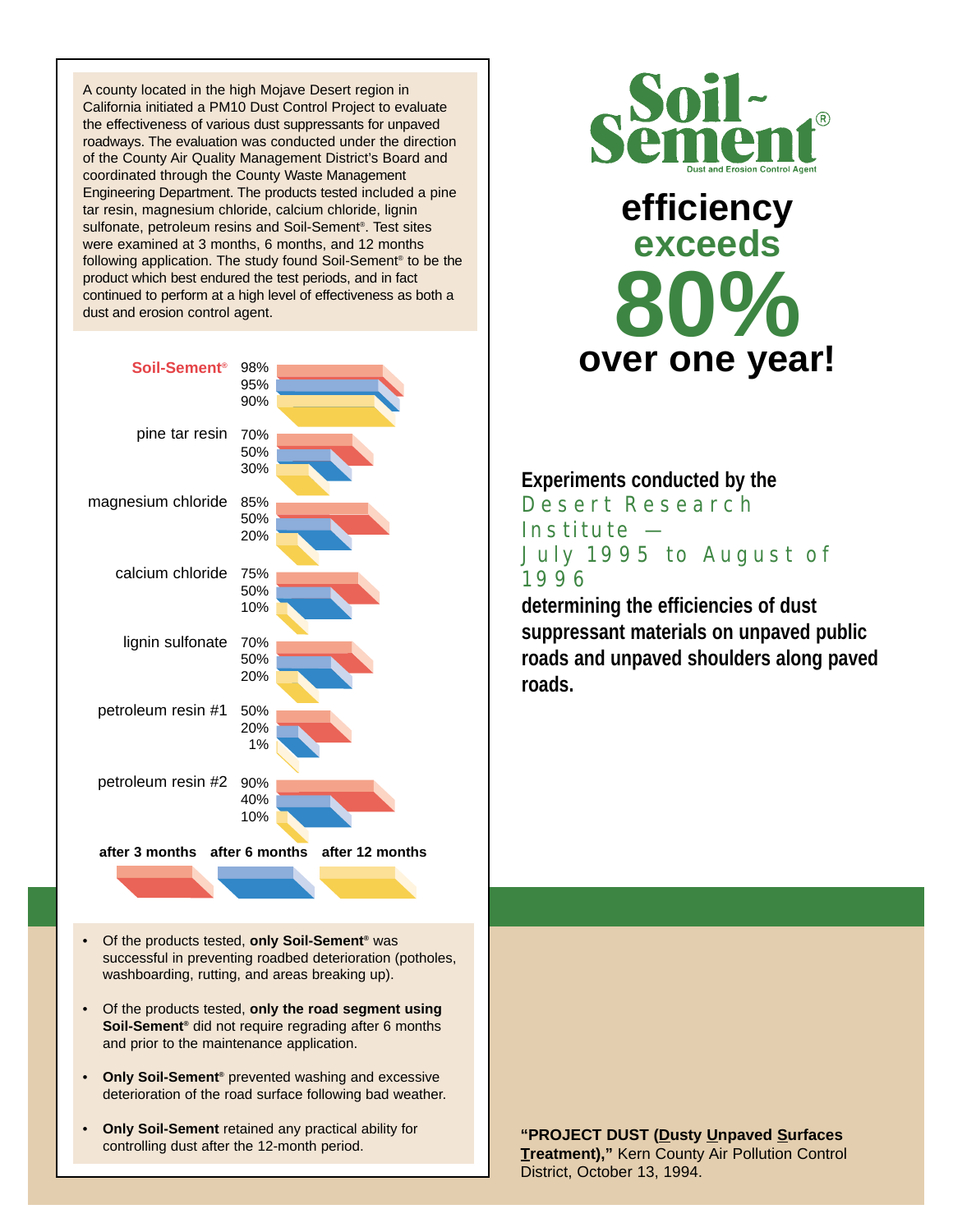Experiments were conducted from July 1995 to August 1996 in order to determine the efficiencies of different dust suppressant materials on unpaved public roads and unpaved shoulders along paved roads.

In an initial survey, more than 60 specific suppressant products were identified. These fell into categories of:

- 1) salts
- 2) asphalt or petroleum emulsions
- 3) emulsions of other materials
- 4) polymers
- 5) surfactants
- 6) bitumens
- 7) adhesives
- 8) solid materials, fibers and mulches
- 9) hydroseed vegetation
- 10) miscellaneous products

Conclusions were drawn with respect to:

- 1) efficiency and durability of each suppressant
- 2) fugitive dust emission rates
- 3) zones of influence of fugitive dust emissions

For the unpaved roads, PM10 was measured upwind and downwind of each test section. For the unpaved shoulder study, in addition to upwind and downwind measurements, fastresponse observations from light scattering and turbulence sensors were used. The efficiencies of Soil-Sement® **exceeded 80%** on average, during the final measurement period, 12 months after application. Of all of the other commercial products tested, the maximum efficiencies after a 12-month period amounted to no more than 49%.

**"Effectiveness Demonstration of Fugitive Dust Control Methods for Public Unpaved Roads and Unpaved Shoulders on Paved Roads,"** Desert Research Institute, DRI Document No.: 685-5200.1F1, December 31, 1996.

## PM10 Suppression Efficiencies for each Test During Three Intensive Monitoring Periods

| <b>VEHICLE SPEED</b>     |         | <b>SUPPRESSION EFFICIENCY (%)</b> |                |                                           |                         |
|--------------------------|---------|-----------------------------------|----------------|-------------------------------------------|-------------------------|
| <b>DATE</b>              | (km/hr) | BS <sup>a</sup>                   |                | PEP <sup>b</sup> Soil-Sement <sup>®</sup> | <b>NHCO<sup>c</sup></b> |
| 7-22-95                  | 40      | 56                                | 100            | 100                                       | N/A                     |
| 7-24-95                  | 40      | 20                                | 100            | 83                                        |                         |
| 7-26-95                  | 40      | 37                                | 99             | 93                                        |                         |
| (Average)<br>(Std. Dev.) |         | 38<br>18                          | 100<br>1       | 92<br>8                                   |                         |
| 7-23-95                  | 55      | 50                                | 100            | 94                                        |                         |
| 7-25-95                  | 55      | 47                                | 99             | 100                                       |                         |
| 7-27-95 <sup>d</sup>     | 55      | $-13$                             | 94             | 97                                        |                         |
| (Average)<br>(Std. Dev.) |         | 28<br>36                          | 98<br>3        | 97<br>3                                   |                         |
| 10-17-95                 | 40      | 3                                 | 73             | 97                                        | N/A                     |
| 10-20-95                 | 40      | -8                                | 67             | 91                                        |                         |
| 10-22-95                 | 40      | $-46$                             | 61             | 94                                        |                         |
| (Average)<br>(Std. Dev.) |         | $-17$<br>26                       | 67<br>6        | 94<br>3                                   |                         |
| 10-18-95                 | 55      | $-10$                             | 73             | 100                                       |                         |
| 10-21-95                 | 55      | 37                                | 84             | 100                                       |                         |
| (Average)<br>(Std. Dev.) |         | 13<br>34                          | 79<br>8        | 100<br>0                                  |                         |
| 6-13-96                  | 40      | 18                                | 65             | 90                                        | 83                      |
| 6-14-96                  | 40      | $-32$                             | 55             | 87                                        | 98                      |
| 6-15-96                  | 40      | $-20$                             | 42             | 86                                        | 89                      |
| (Average)                |         | $-11$                             | 54             | 88                                        | 90                      |
| (Std. Dev.)              |         | 26                                | 11             | $\overline{\mathbf{2}}$                   | 7                       |
| 6-19-96                  | 55      | $-81$                             | 43             | 89                                        | 91                      |
| 6-17-96                  | 55      | $-75$                             | 37             | 77                                        | 97                      |
| 6-18-96                  | 55      | $-35$                             | 51             | 84                                        | 96                      |
| (Average)                |         | $-64$                             | 44             | 83                                        | 95                      |
| (Std. Dev.)              |         | 25                                | $\overline{7}$ | 6                                         | 3                       |

<sup>a</sup>Biocatalyst stabilizer (EMC<sup>2</sup>, Soil Stabilization Products). b Petroleum emulsion with polymer (CoherexPM, WITCO). c Non-hazardous crude oil mixture (WSPA).

<sup>ª</sup>Negative values denote emissions greater than the untreated section.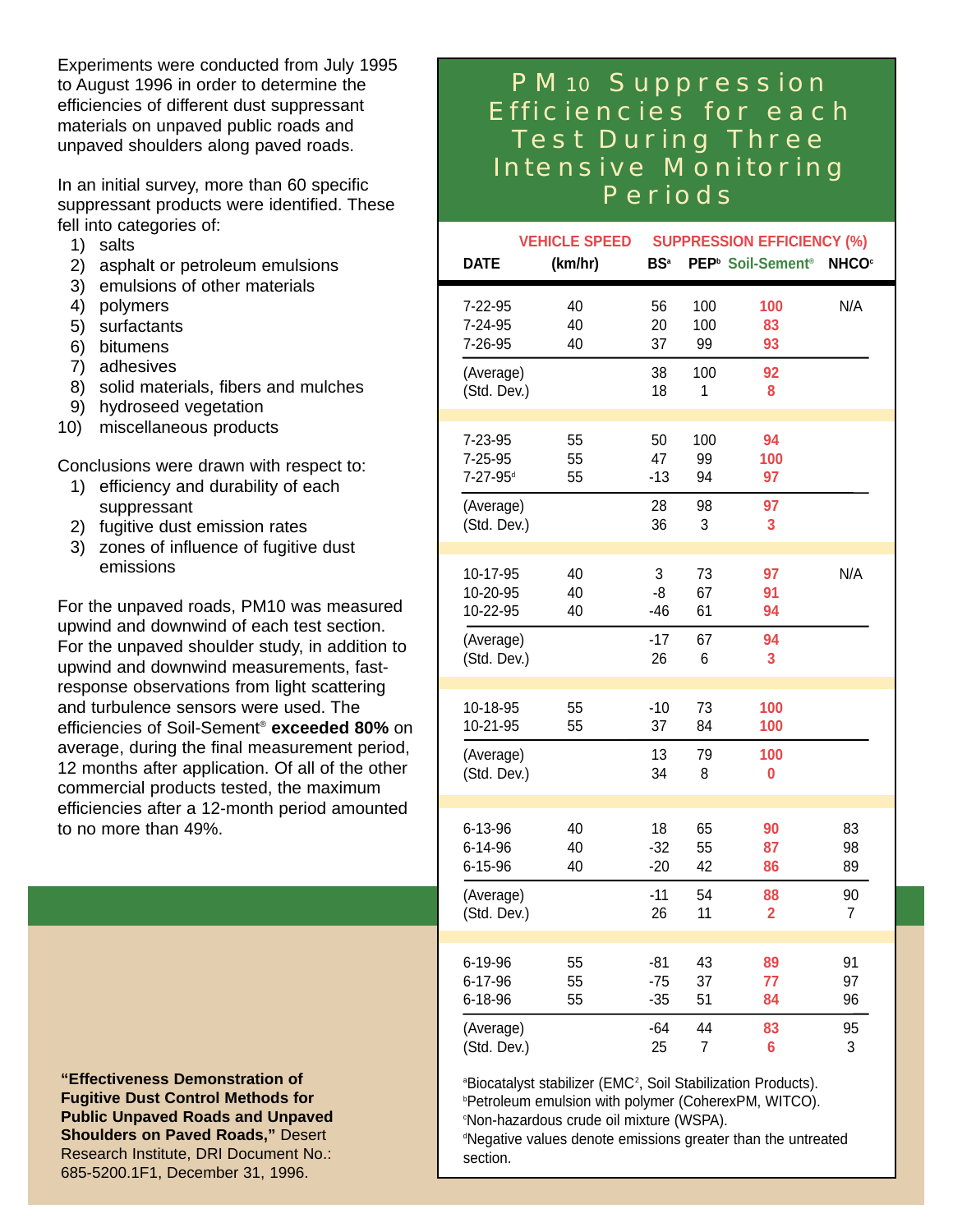# Dust Control Measures Project

By URS Corporation (formerly Dames & Moore) for the

Arizona Department of Emergency & Military Affairs (ADEMA), Arizona Army National Guard, Florence Military Reservation

• 6 Month • 12 Month • Post Implementation

#### 6 MONTH CONCLUSIONS

The opacity of the dust plumes generated by the convoys on the Soil-Sement® treated areas were lower than 20% as required at the property line.

#### 12 MONTH CONCLUSIONS

The opacity of the dust plumes generated by the convoys on the Soil-Sement® treated areas were lower than 20% as required at the property line.

#### POST-IMPLEMENTATION EVALUATION

- The opacity of the dust plumes generated by the convoys on the Soil-Sement® treated areas were lower than 20% as required at the property line.
- The Soil-Sement<sup>®</sup> palliative appeared to exhibit a tolerance to the type of vehicular traffic of the MSR (Main Supply Route) (generally heavy vehicles with both rubber tires and tracks). At the time of the evaluation (after 1 year), the Soil-Sement® appeared to show some signs of wear but maintained its general integrity at the surface after receiving some heavy, abrasive traffic, particularly from tracked vehicles. The spalling observed appears to be predominantly from the aggregate being crushed or "popped" out of the surface, with only minor flaking of the Soil-Sement®-treated crossing.



**"Implement Fugitive Dust Control Measures,"** URS (formerly Dames and Moore), URS Job No.: 29679006, May 16, 2001.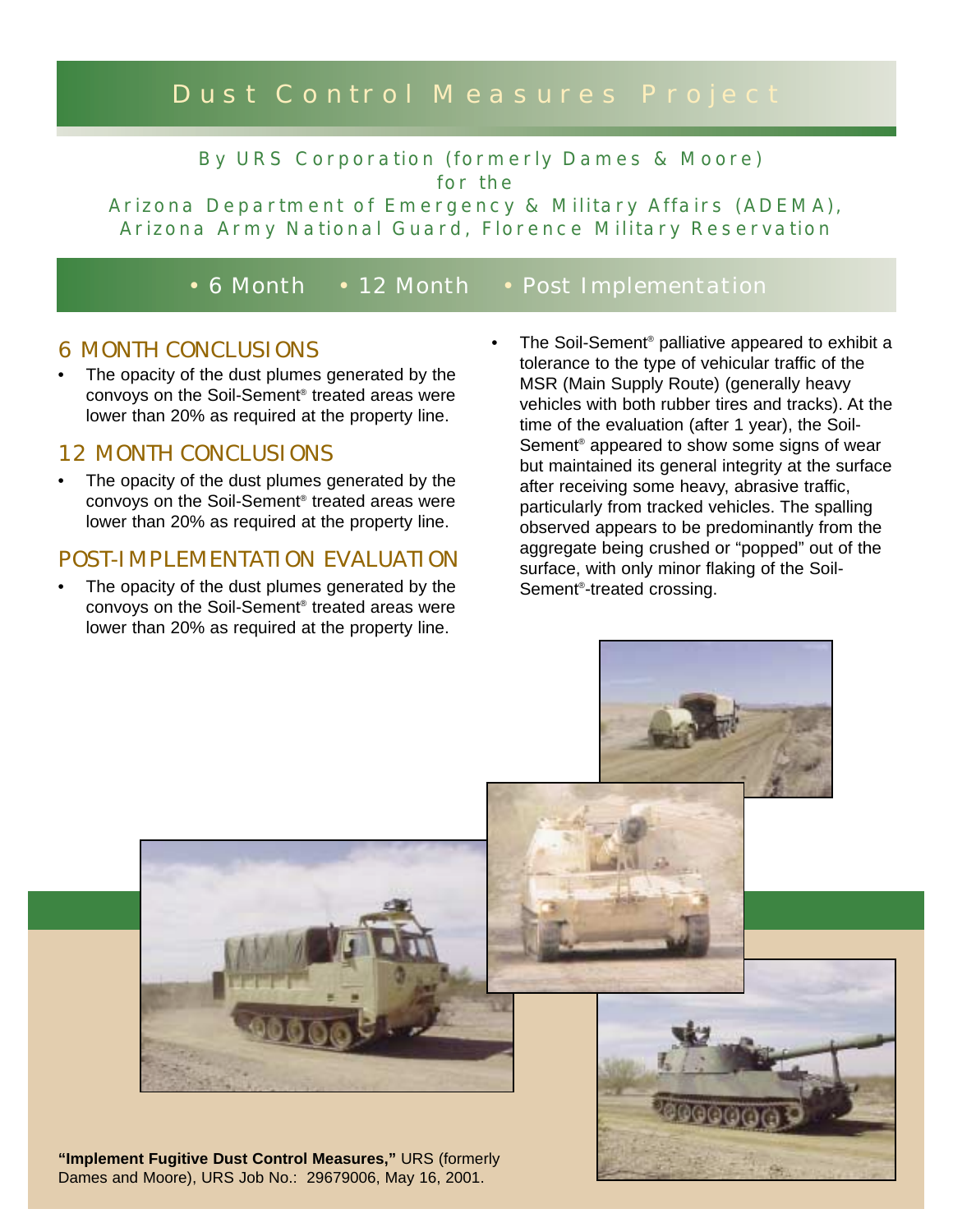# Soil-Sement<sup>®</sup> and NPDES monitoring.

Beginning in 1975, Midwest Industrial Supply, Inc. has been solving environmental problems, not creating them. When used per the manufacturer's guidelines, Soil-Sement® will help you to meet your NPDES permitting requirements.

#### CONTRIBUTIONS TO PHASE I COMPLIANCE BY SOIL-SEMENT<sup>®</sup>:

- Soil-Sement<sup>®</sup> will not affect pH levels. As applied, Soil-Sement® is neutral pH.
- Soil-Sement<sup>®</sup> does not contain oil or grease.
- Soil-Sement<sup>®</sup> does not contain volatile organic compounds or semi-volatile organic compounds above the regulatory levels.
- Soil-Sement<sup>®</sup>, when applied correctly and cured, will not increase BOD or COD.
- Soil-Sement<sup>®</sup> will not increase TSS (Total Suspended Solids) if applied properly. In fact, once dried and cured, Soil-Sement® will decrease the TSS.

#### CONTRIBUTIONS TO PHASE II COMPLIANCE BY SOIL-SEMENT<sup>®</sup>:

Technical data is available showing:

- The effectiveness of Soil-Sement<sup>®</sup> in binding naturally occurring pollutants such as metals and arsenic to the soil, making them unable to enter into stormwater runoff.
- That Soil-Sement<sup>®</sup> will prevent dust from becoming airborne and settling as sediment in stormwater runoff.

#### DEPARTMENTS OF TRANSPORTATION NOW RECOMMEND:

- That methods of erosion and sediment control should be considered "pay items" in the bids and specifications.
- That new road construction is usually funded approximately 80% by the federal government, and on-going maintenance is 100% funded by each state, therefore it is more economical to plan the erosion and sediment control into the initial budget.
- Part 91, Soil Erosion and Sedimentation Control, of the Natural Resources and Environmental Protection Act requires that soil and sedimentation control be considered throughout the development and delivery phases of a project, including planning, design, construction and maintenance.

#### Runoff Characteristics & Sediment Retention Under Simulated Rainfall Conditions



**Relative Runoff Percentage Comparison for a 10-year Storm Event on a Soil-Sement® Application vs. Bare Soil**







**"Runoff Characteristics and Sediment Retention Under Simulated Rainfall Conditions,"** San Diego State University, SDASU/SERL PROJECT REFERENCE NO.: 2001-01-MIS, March 15, 2001.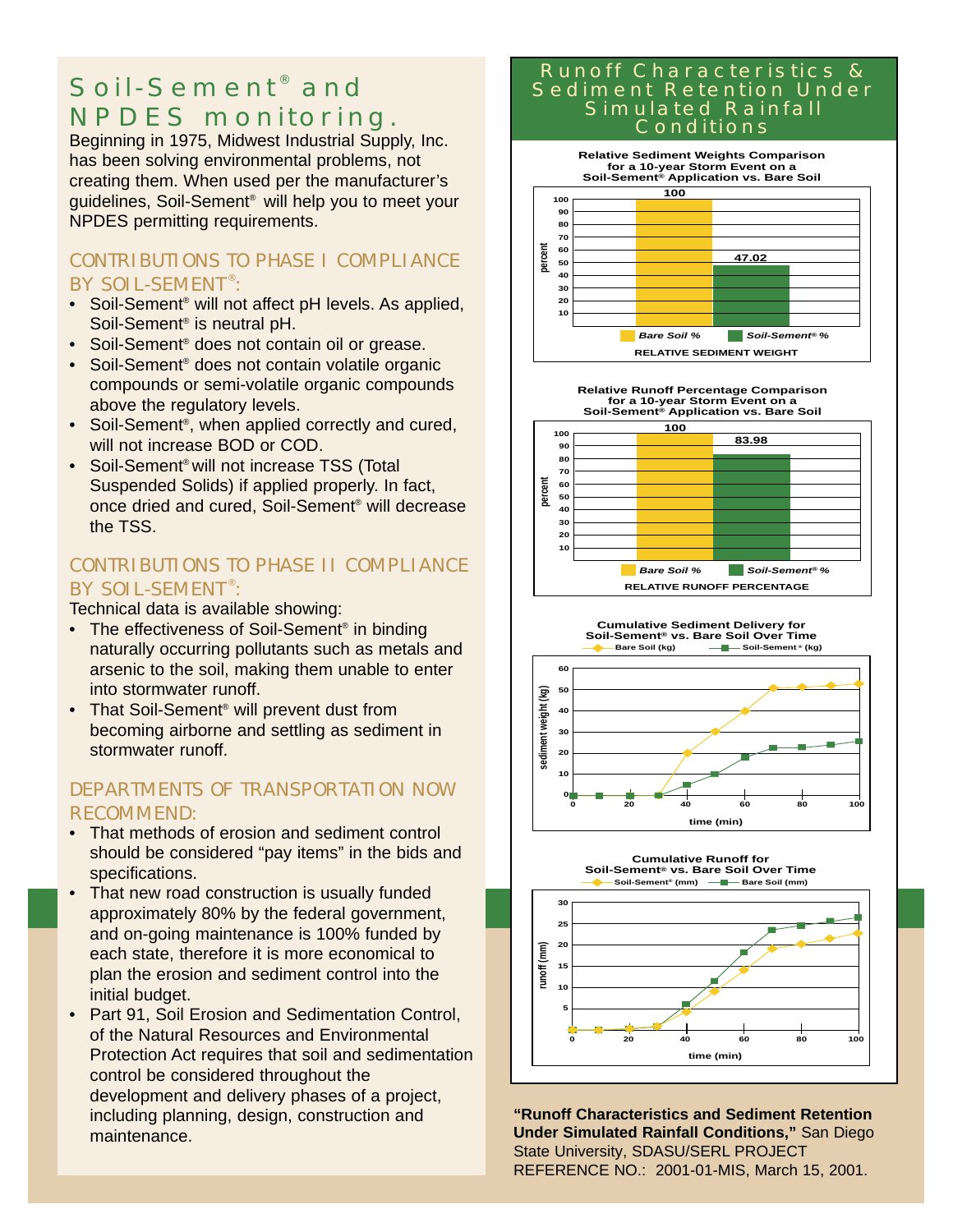#### Soil-Sement® and YOU: Proven Health & Environmental Results

- **1.** Acute toxicity tests yield LC50's for rainbow trout (96-hr.), and Daphnia Magna (48-hr.) of at least 7,000 ppm and 21,000 ppm, respectively.
- **2.** Soil-Sement® does not contain chemicals known to cause cancer or reproductive toxicity as designed in California Health and Safety Code Proposition 65.
- **3.** Soil-Sement® does not contain any polycyclic organic matter (POM) which includes polynuclear aromatic hydrocarbons (PAH), as defined by the Federal Clean Air Act; nor does Soil-Sement® contain fluorinated or brominated compounds that could be expected to contribute to Ozone Depletion or Global Warming.
- **5.** Soil-Sement® does not contain concentrations of the metals listed U.S. EPA CFR Title 40, Chapter 1, Subchapter 1, Part 261.24 and in Title 22, Section 66261.24(a)(2)(A) of the California Code of Regulations (CCR) greater than their corresponding STLC and TTLC values.
- **6.** Soil-Sement® upon curing is insoluble in water and reduces soil erosion and sediment delivery in extreme rain events approximately 53%. Soil-Sement® will not contribute, greater than regulatory levels, TCLP organics or heavy metals to stormwater runoff.

**4.** The 96-hour LC50 of Soil-Sement® undiluted concentrate for fathead minnows, pimephales promelas is greater than 750 mg/L using the aquatic bioassay protocol found in Title 22, Section 66261.24(a)(6) in the California Code of Regulations (CCR).





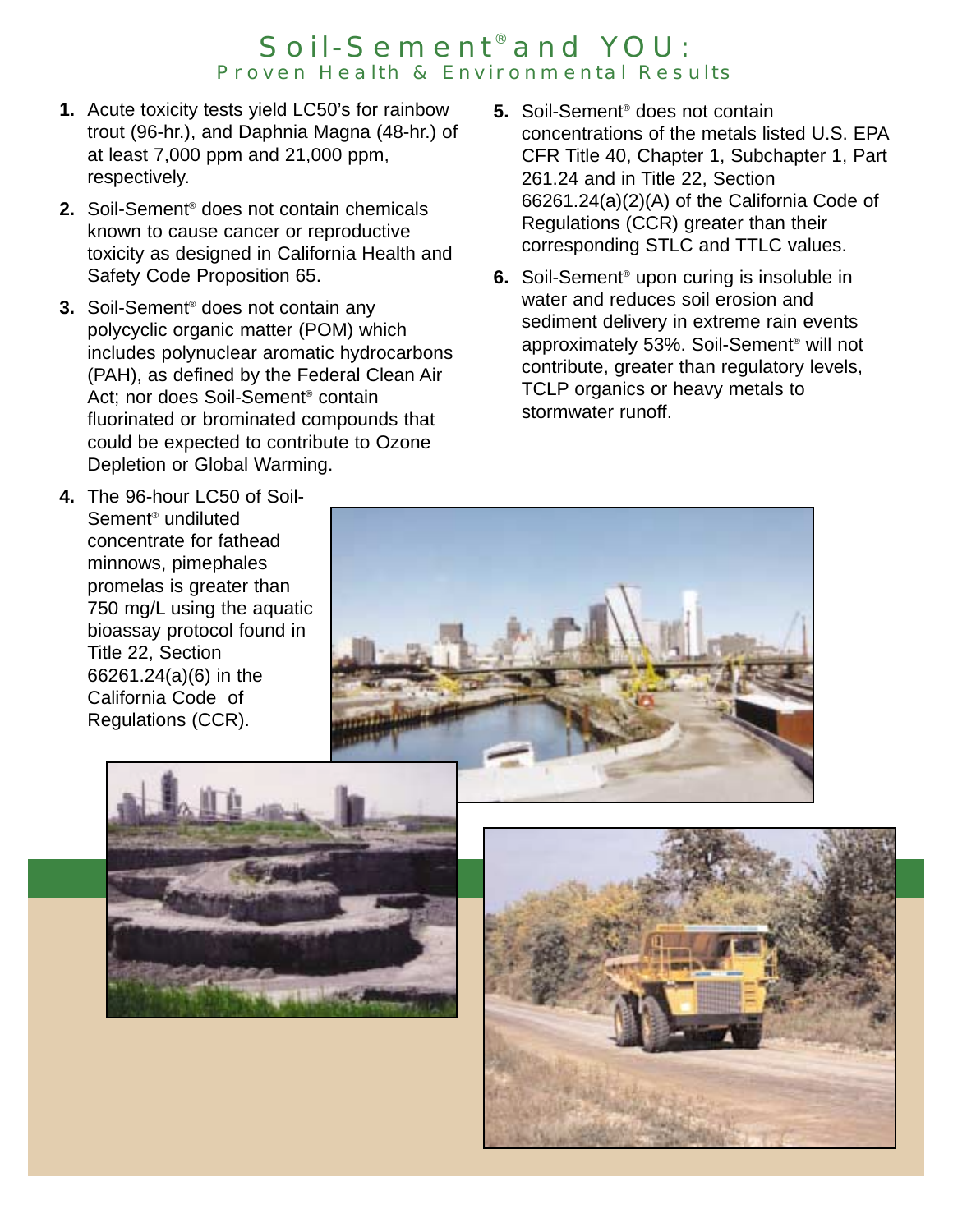

# **Outstanding Features** and Benefits of Soil-Sement® :

Eliminates PM10 and PM2.5 particulate matter.

Does not contain any polycyclic organic matter (POM) which includes polynuclear aromatic hydrocarbons (PAH).

Is environmentally safe, non-toxic, non-corrosive, non-flammable and does not pollute ground water.

Has a cumulative effect and creates a stabilized surface which will resist shifting, breaking up or sink failures.

Offers maximum weatherability to wind, rain, ultraviolet light and other weather conditions.

Increases load-bearing strength of all types of soils and surfaces.

Prevents water from seeping into and destabilizing the surface.

Dries clear, providing an aesthetically pleasing appearance.

Meets air, water, groundwater and stormwater compliance.